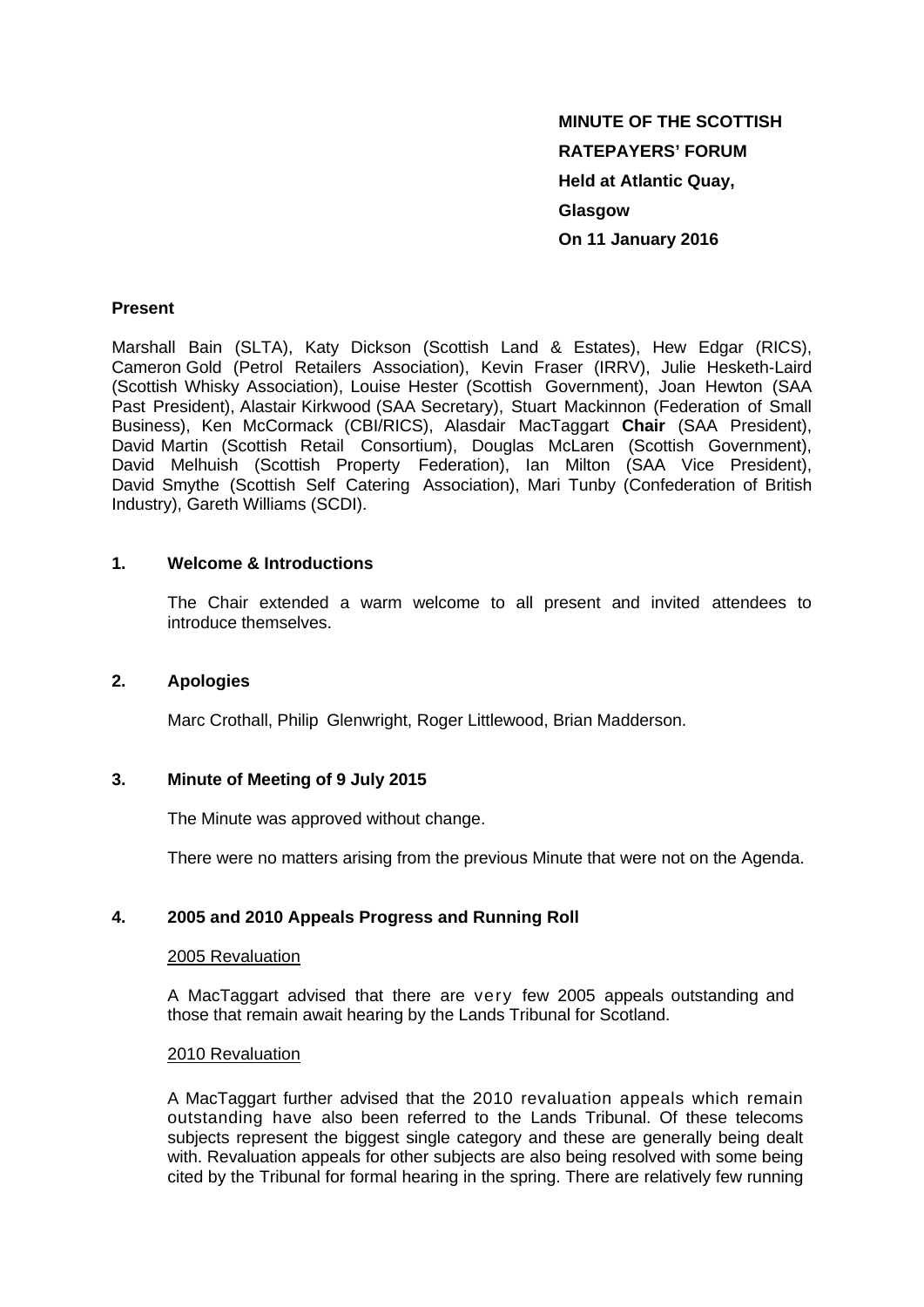roll appeals outstanding. It was noted that running roll appeals for public houses which relate to the lowering of alcohol limits for drink driving offences are currently being withdrawn, although it was mentioned that these may be re-lodged if further evidence becomes available.

#### Lands Valuation Appeal Court

It was noted that a decision in the case concerning micro hydro subjects, which was heard by the LVAC on 10 November 2015, is awaited. It was also noted that an appeal may proceed to the LVAC concerning contractors v comparative basis for a property at Pentland Science Park in Lothian.

## **5. 2017 Revaluation**

A MacTaggart intimated that work on producing draft valuations for the 2017 revaluation is now underway. This has brought sharply into focus the need for both rental and cost information to be returned when requested by the Assessor. It was emphasised that this information is absolutely crucial in order to ensure that valuations prepared for 2017 are accurate. There was a general discussion over how the return of information could be encouraged. J Hesketh-Laird voiced a concern over the complexity of information being sought for whiskey subjects and indicated that although the Scottish Whiskey Association would not respond directly to requests for information the requirement to do so would be highlighted to its members. Other members agreed to do likewise.

A MacTaggart also noted that the SAA are happy to engage with industry representative groups as part of the revaluation process. S Mackinnon queried whether it was possible to publish a list of industry groups consulted as some ratepayers might feel left out of the process. He also queried whether such engagement could follow the example of Scottish Government consultations. Following discussion it was considered that this would be impractical as there was insufficient time in the timetable for lengthy consultations. However, the SAA representatives highlighted that individual ratepayers who wish to do so should be encouraged to raise issues with their local Assessor who would keep them appraised of the situation and, where possible, endeavour to take on board their views. D McLaren indicated that consideration would be given as to whether messaging to this effect could be included within the "mygov.scot" website.

A MacTaggart highlighted that the Scottish Government's Land Reform Bill called for the restoration of shooting rights and deer forests to the Valuation Roll. It was noted that shooting rights are a separate subject from the land across which they are exercised and that there will be considerable work required to ascertain which shooting rights should be assessed.

A MacTaggart also highlighted that consideration was currently being given by Assessors to a decision of the Supreme Court in the Case of Woolway (VO) v Mazars 2015. This decision held that separate floors of an office block which were in the same occupation but which were only connected via communal areas of the building should be separate entries in the Valuation List. It was noted that the membership of the Court included the former Lord President and Chairman of the Lands Valuation Appeal Court in Scotland and that the decision was largely based upon Scottish Case Law. It was felt that although the case was not a relevant decision in terms of a material change of circumstances it could nevertheless be persuasive in decisions of the Scottish Courts.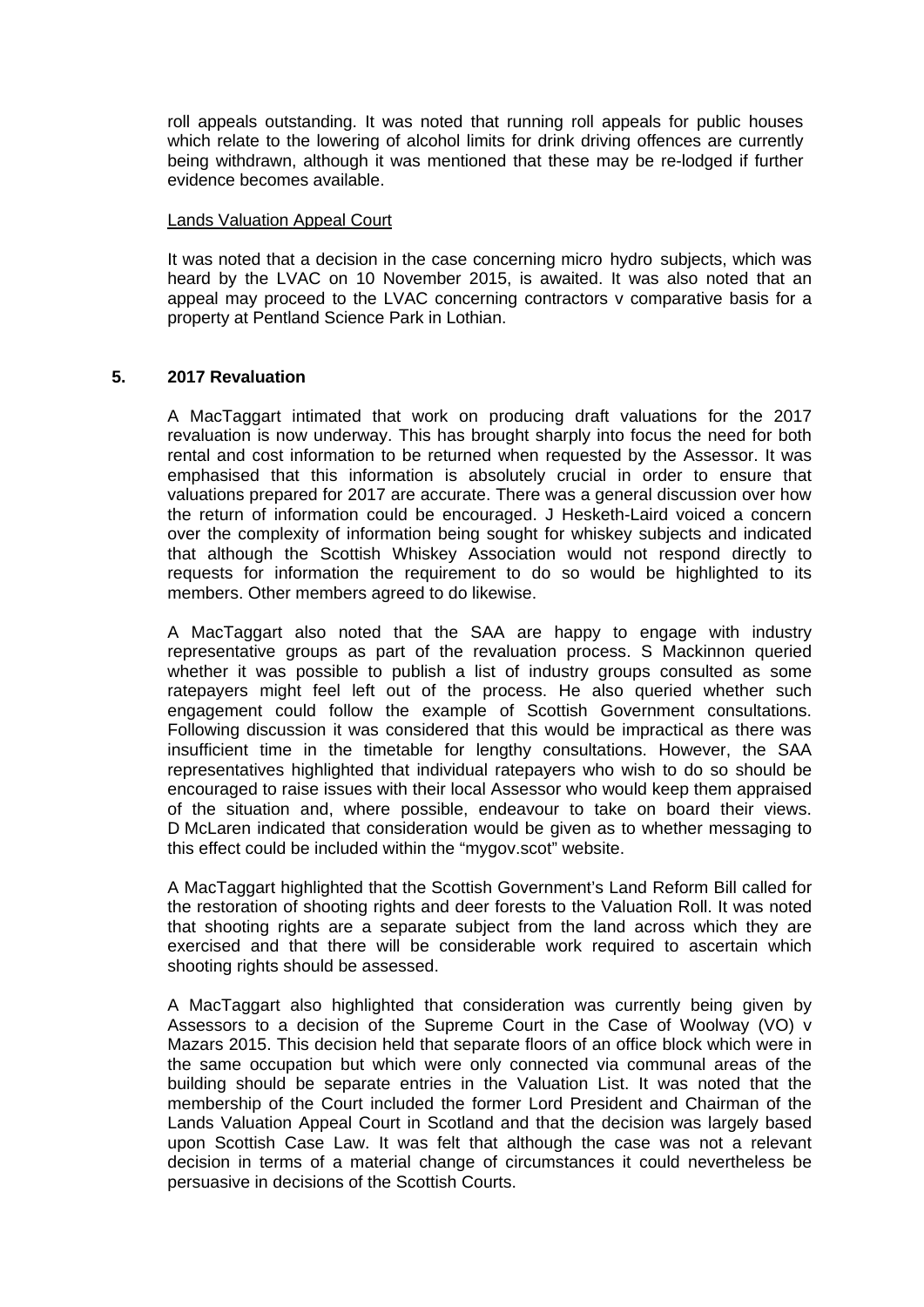In response to a query from D Martin, D McLaren confirmed that the Scottish Government will consult on whether a system of transitional relief should be introduced for the 2017 revaluation.

In response to a query from K McCormack, D McLaren confirmed that the Scottish Government hoped to make an announcement on the proposed decapitalisation rate(s) in due course.

#### **6 Scottish Government**

D McLaren provided an update on the work of the Scottish Government in relation to Non Domestic Rates (NDR) and in particular the announcements made by the Deputy First Minister when the draft 2016/17 budget was introduced to Parliament. These included:

- $(i)$  The proposed poundage for the year 2016/17 is 48.4p, which represents an increase in line with inflation.
- $(i)$  The proposed large business supplement is increased by 1.3p to 2.6p resulting in a combined rise along with the poundage of 3.4%.
- (iii) It is proposed to limit levels of empty property relief for industrial subjects to 100% for the first 6 months and 10% thereafter. This can be contrasted with the proposal for non industrial subjects which is 50% for the first 3 months and 10% thereafter. In response to a query from K McCormack he confirmed that these changes applied to industrial subjects including buildings and not to sites which comprised bare land.
- (iv) Renewable energy relief levels are to be reduced.
- $(v)$  A review of the NDR System will be undertaken and officials are currently undertaking work to scope out the consultation process.

Subject to consideration by the relevant Committee, and appropriate stakeholder consultation, the various orders related to the above will be laid before the Scottish Parliament, possibly during February 2016.

D Martin queried whether the impact of changes to the large business supplement could be profiled to give an indication of the possible impact of the change. D McLaren noted this was being considered.

S Mackinnon raised a query as to whether NDR income was decreasing. D McLaren indicated that overall NDR income was still increasing.

K McCormack raised a query as to whether there would be changes to new start/ fresh start rating relief. D McLaren indicated that this was under discussion.

K McCormack also highlighted that the proposed changes to the levels of empty property relief for industrial properties may attract considerable publicity.

With regard to the recent consultation on the NDR appeal system. D McLaren indicated that the Scottish Government are still considering the various responses and would formulate a view in due course. He also noted that to a degree this may overlap with the proposed consultation on the NDR system.